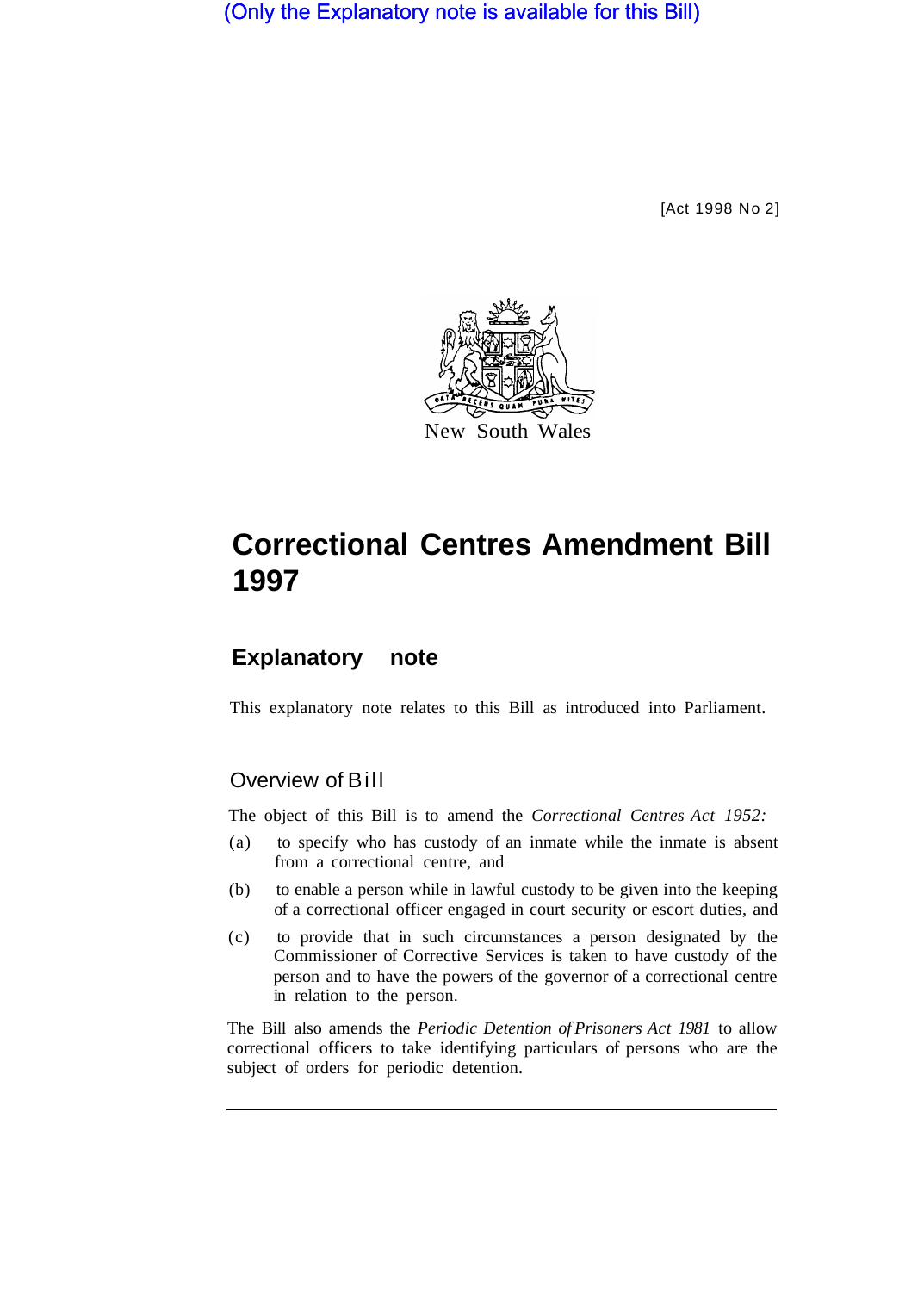Correctional Centres Amendment Bill 1997 [Act 1998 No 2]

Explanatory note

# Outline of provisions

**Clause 1** sets out the name (also called the short title) of the proposed Act.

**Clause 2** provides for the commencement of the proposed Act on a day or days to be appointed by proclamation.

**Clause 3** is a formal provision giving effect to the amendments to the *Correctional Centres Act 1952* set out in Schedule 1.

**Clause 4** is a formal provision giving effect to the amendments to the *Periodic Detention of Prisoners Act 1981* set out in Schedule 2.

# **Schedule 1 Amendment of Correctional Centres Act 1952**

#### **Custody of inmates while absent from correctional centres**

Currently, section 29A of the Principal Act provides that, in certain circumstances when an inmate is absent from a correctional centre, the inmate is taken to continue to be in the custody of the governor of the correctional centre. **Schedule 1 [2]** substitutes section 29A of the Principal Act to include other circumstances authorised by the Act where an inmate is absent from a correctional centre, for example, where an inmate is removed from a correctional centre to another correctional centre, or from part of a correctional centre to other premises that form part of that correctional centre, or where an inmate is removed to a hospital for treatment. The new section also provides that if the inmate is being escorted by a correctional officer of a correctional centre, the inmate is taken to be in the custody of the governor of that correctional centre. If the inmate is being escorted by a correctional officer not employed in a particular correctional centre, the inmate is taken to be in the custody of a person designated by the Commissioner of Corrective Services.

**Schedule 1 [1]** and **[9]** contain consequential amendments.

#### **Persons in custody may be kept in court cells during transit**

**Schedule 1 [3]** inserts proposed section 29D into the Principal Act to enable persons in lawful custody in certain circumstances to be accommodated in court cells, lock-ups or police stations during transit if it is necessary or convenient to do so.